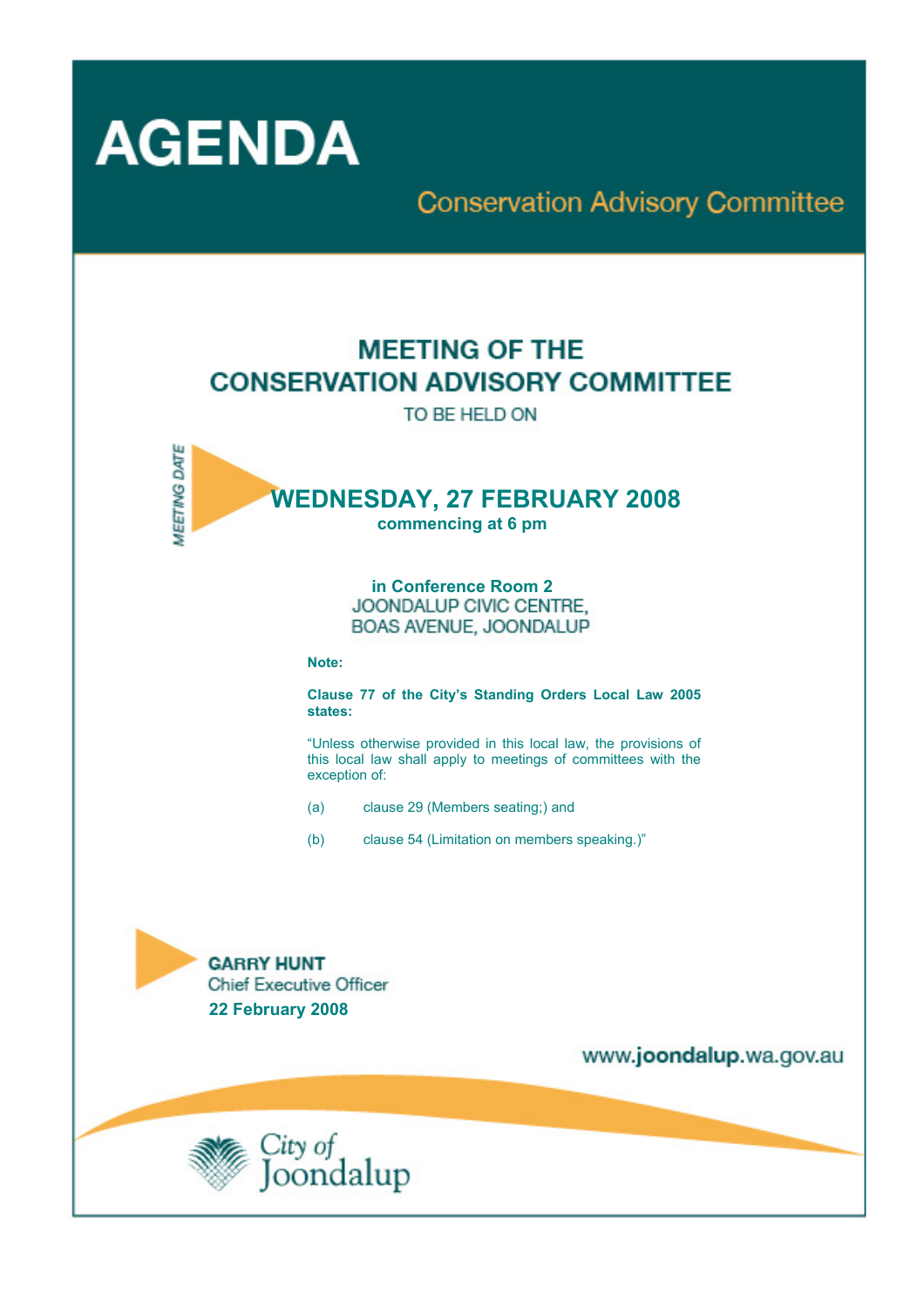# **CITY OF JOONDALUP**

Notice is hereby given that a meeting of the **CONSERVATION ADVISORY COMMITTEE** will be held in Conference Room 2, Joondalup Civic Centre, Boas Avenue, Joondalup on **Wednesday, 27 February 2008** commencing at **6 p.m.** 

GARRY HUNT Chief Executive Officer **Joondalup** 22 February 2008 Western Australia

# **AGENDA**

#### **Committee Members**

Cr Sue Hart Cr Mike Norman Cr Fiona Diaz Cr Marie Macdonald

Mr Gary Tate **Community Representative** Mr John Chester **Community Representative** Mrs Marilyn Zakrevsky Community Representative Ms Suzi Greenway **Community Representative** Mr Barry Fitzsimmons<br>
Ms Phyllis Robertson<br>
Community Representative Community Representative Dr Marjorie Apthorpe Community Representative Mr Tim Argus **Community Representative** Mr Steve Magyar **Community Representative** Ms Dorothy Lullfitz Community Representative

#### *Terms of Reference*

- $\triangleright$  To make recommendations to Council for the conservation of the City of Joondalup's natural biodiversity.
- $\triangleright$  To provide strategic input and when requested advice on issues relating to the conservation and management of the City's natural biodiversity.
- $\triangleright$  To promote partnerships between Council and the community to protect the City of Joondalup's natural biodiversity as contained within its various natural areas (bushland, wetlands and coastal environment).

# **DECLARATION OF OPENING**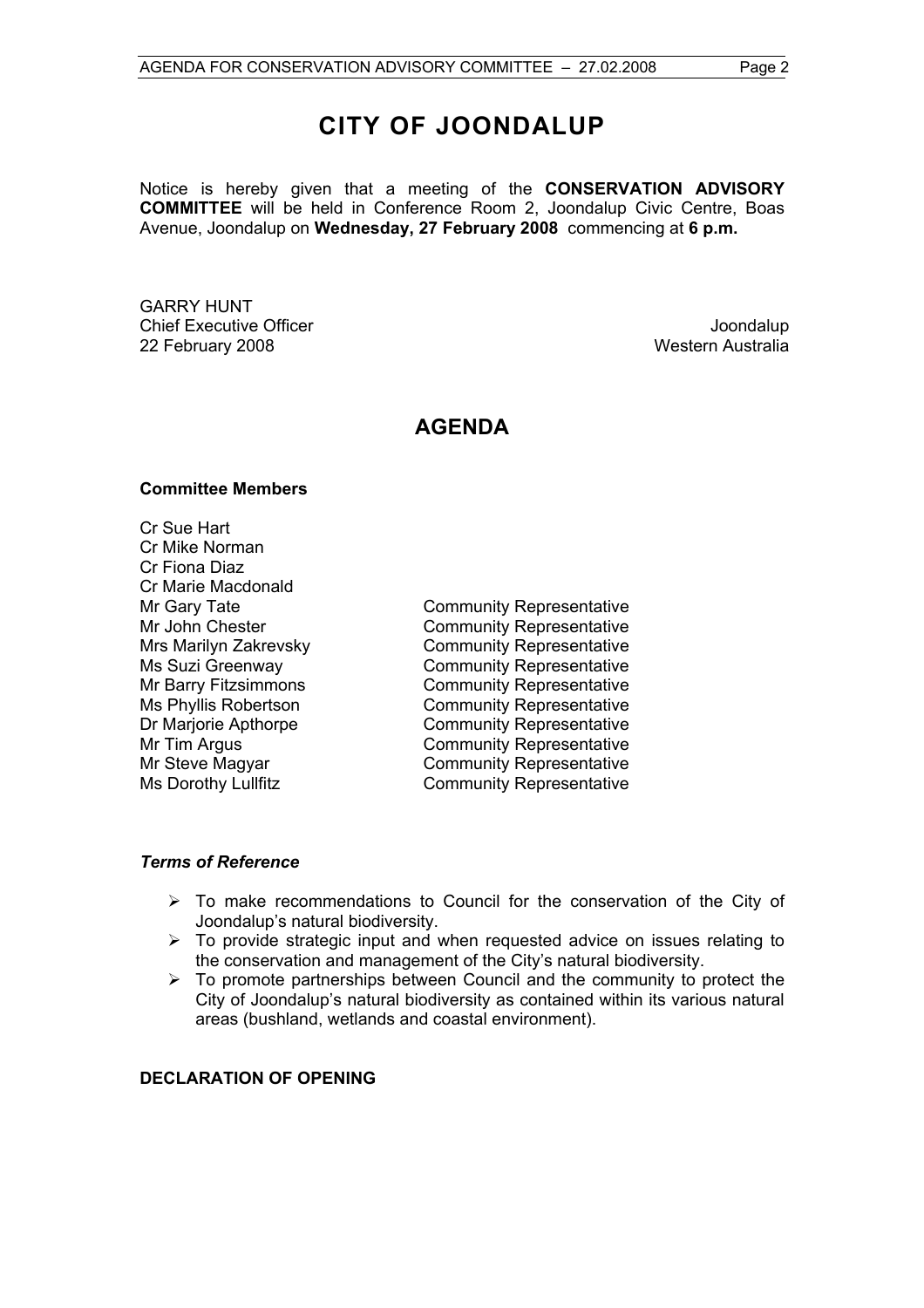#### **ELECTION OF PRESIDING PERSON**

Section 5.12 of the Local Government Act 1995 requires a committee appointed by a local government, to elect a presiding person as the first item of business at its first meeting. Schedule 2.3 of the Act requires the Chief Executive Officer to preside. Nominations for the position of presiding person are to be given to the Chief Executive Officer in writing, with the vote to be conducted by ballot.

#### **ELECTION OF DEPUTY PRESIDING PERSON**

It is advisable that the committee elects a deputy presiding person, who would chair the meeting in the absence of the presiding person. The procedure for electing the deputy presiding person is also determined by Schedule 2.3 of the Act.

#### **APOLOGIES/LEAVE OF ABSENCE**

#### **CONFIRMATION OF MINUTES**

MINUTES OF THE CONSERVATION ADVISORY COMMITTEE HELD 26 SEPTEMBER 2007

#### **RECOMMENDATION**

**That the minutes of the meeting of the Conservation Advisory Committee held on 26 September 2007 be confirmed as a true and correct record.** 

**ANNOUNCEMENTS BY THE PRESIDING PERSON WITHOUT DISCUSSION** 

**DECLARATIONS OF INTEREST** 

**IDENTIFICATION OF MATTERS FOR WHICH THE MEETING MAY SIT BEHIND CLOSED DOORS** 

**PETITIONS AND DEPUTATIONS** 

#### **REPORTS**

| Item 1 | Advisory Committee - Proposed 2008 Meeting Dates -   | Page 4 |
|--------|------------------------------------------------------|--------|
| ltem 2 | Conservation Advisory Committee - Overview of Page 7 |        |
|        | Natural and Conservation Areas Managed by the City   |        |

**MOTIONS OF WHICH PREVIOUS NOTICE HAS BEEN GIVEN** 

**REQUESTS FOR REPORTS FOR FUTURE CONSIDERATION** 

**CLOSURE**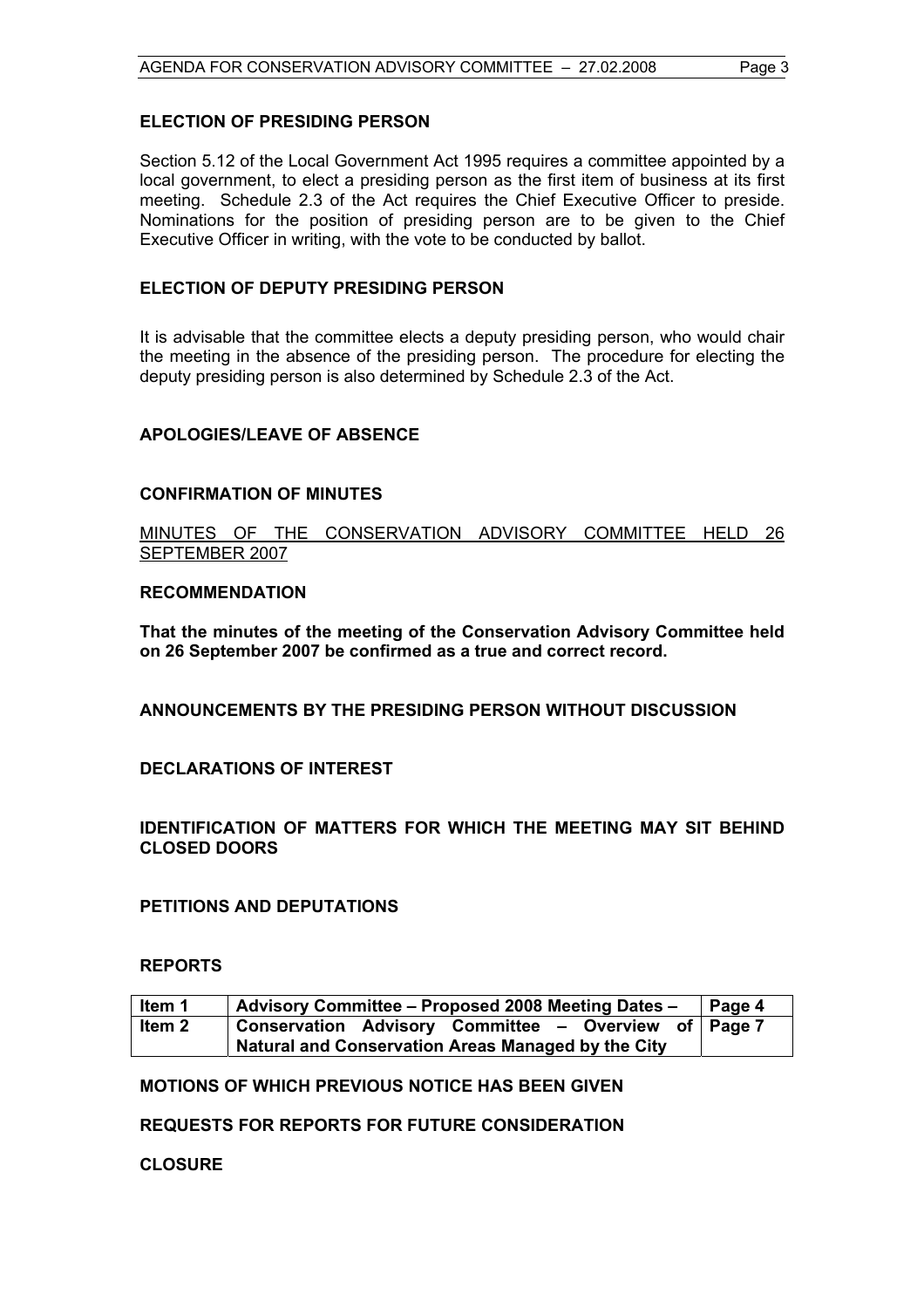# **ITEM 1 CONSERVATION ADVISORY COMMITTEE - PROPOSED 2008 MEETING DATES – [00906]**

**WARD:** All

**RESPONSIBLE** Mr Mike Archer **DIRECTOR:** Acting Director Infrastructure Services

# **PURPOSE / EXECUTIVE SUMMARY**

The purpose of this report is for the Conservation Advisory Committee to endorse meeting dates for 2008.

#### **BACKGROUND**

On 20 November 2007 Council agreed to:

- "2 (a) ESTABLISH the Conservation Advisory Committee to:
	- ¾ To make recommendations to Council for the conservation of the City of Joondalup's natural biodiversity.
	- $\triangleright$  To provide strategic input and when requested advice on issues relating to the conservation and management of the City's natural biodiversity.
	- $\triangleright$  To promote partnerships between Council and the community to protect the City of Joondalup's natural biodiversity as contained within its various natural areas (bushland, wetlands and coastal environment)."

Terms of Reference for the Conservation Advisory Committee can be found in Attachment 1 to this Report.

# **DETAILS**

Conservation Advisory Committee Meetings will generally be held every two months, in accordance with Council's decision, on a Wednesday evening commencing at 6pm. Meetings will be held in the City of Joondalup Civic Centre Conference Rooms.

Proposed dates are as follows:

- 23 April 2008
- 25 June 2008
- 27 August 2008
- 29 October 2008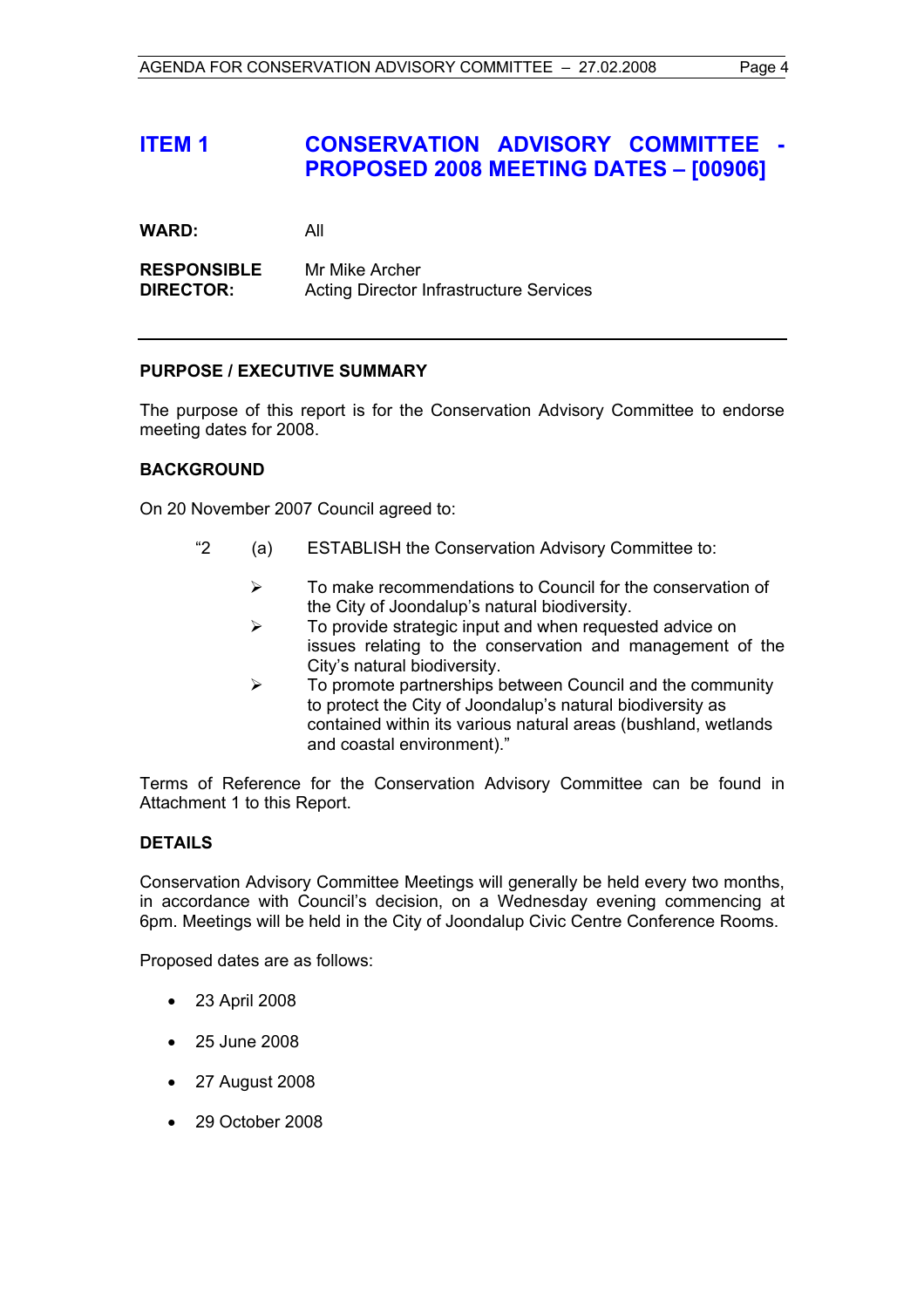### **Link to Strategic Plan:**

- Outcome: The City of Joondalup is environmentally responsible in its activities.
- Objective: 2.1 To plan and manage our natural resources to ensure environmental sustainability.
- Outcome: The City of Joondalup is an interactive community.
- Objective: To ensure the City responds to and communicates with the community.

# **Legislation – Statutory Provisions:**

Not Applicable.

# **Risk Management considerations:**

Not Applicable.

# **Financial/Budget Implications:**

Not Applicable.

# **Policy implications:**

Not Applicable.

# **Regional Significance:**

Not Applicable.

# **Sustainability implications:**

The Conservation Advisory Committee will address and discuss conservation issues at their bi-monthly meetings.

# **Consultation:**

Not Applicable.

# **COMMENT**

Nil.

# **ATTACHMENTS**

Attachment 1 Conservation Advisory Committee – Terms of Reference

# **VOTING REQUIREMENTS**

Simple Majority.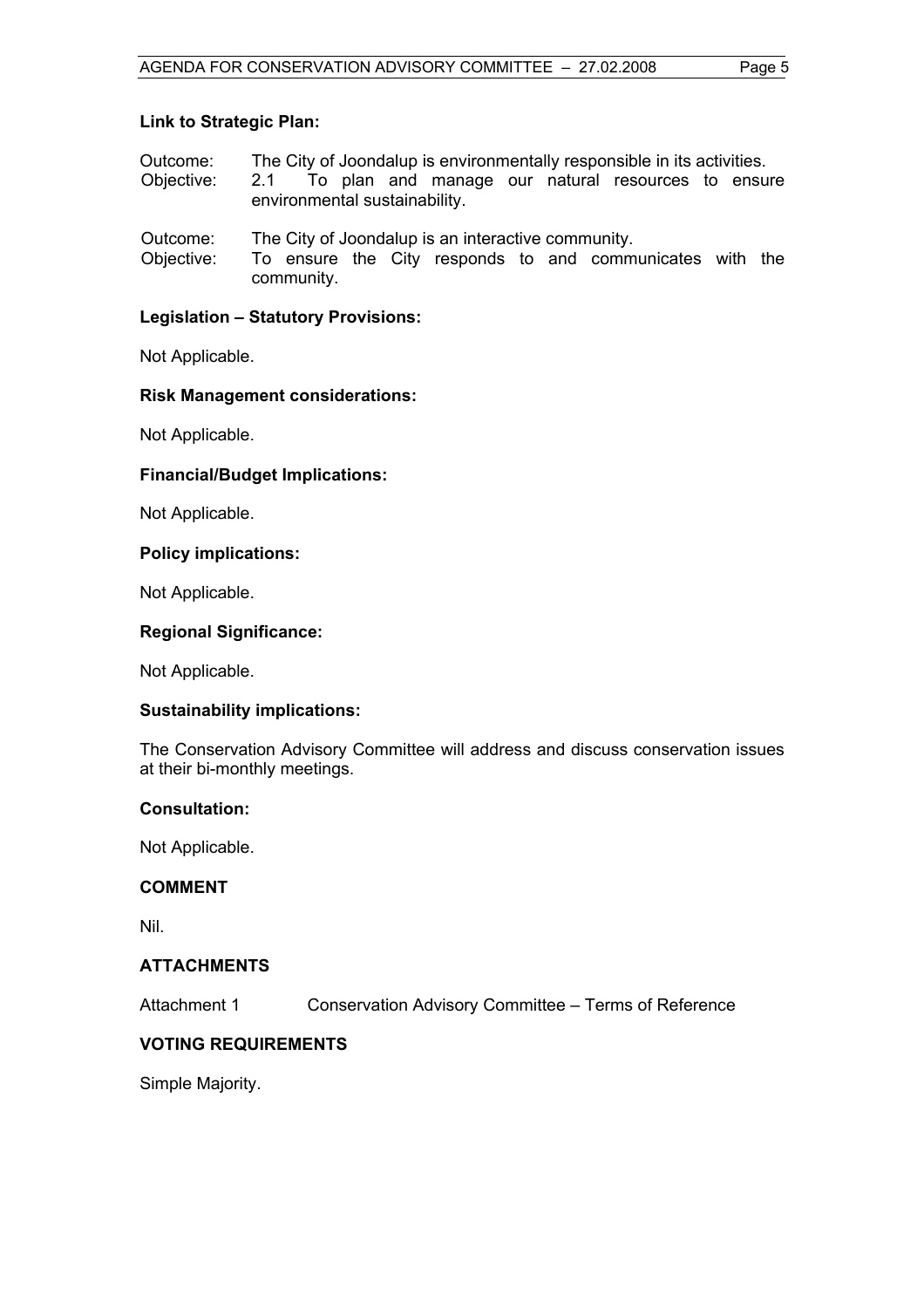# **RECOMMENDATION**

**That the Conservation Advisory Committee SETS the following 2008 meeting dates to be held at 6pm in the Joondalup Civic Centre, Boas Avenue, Joondalup:** 

- **23 April 2008**
- **25 June 2008**
- **27 August 2008**
- **29 October 2008**

*Appendix 1 refers*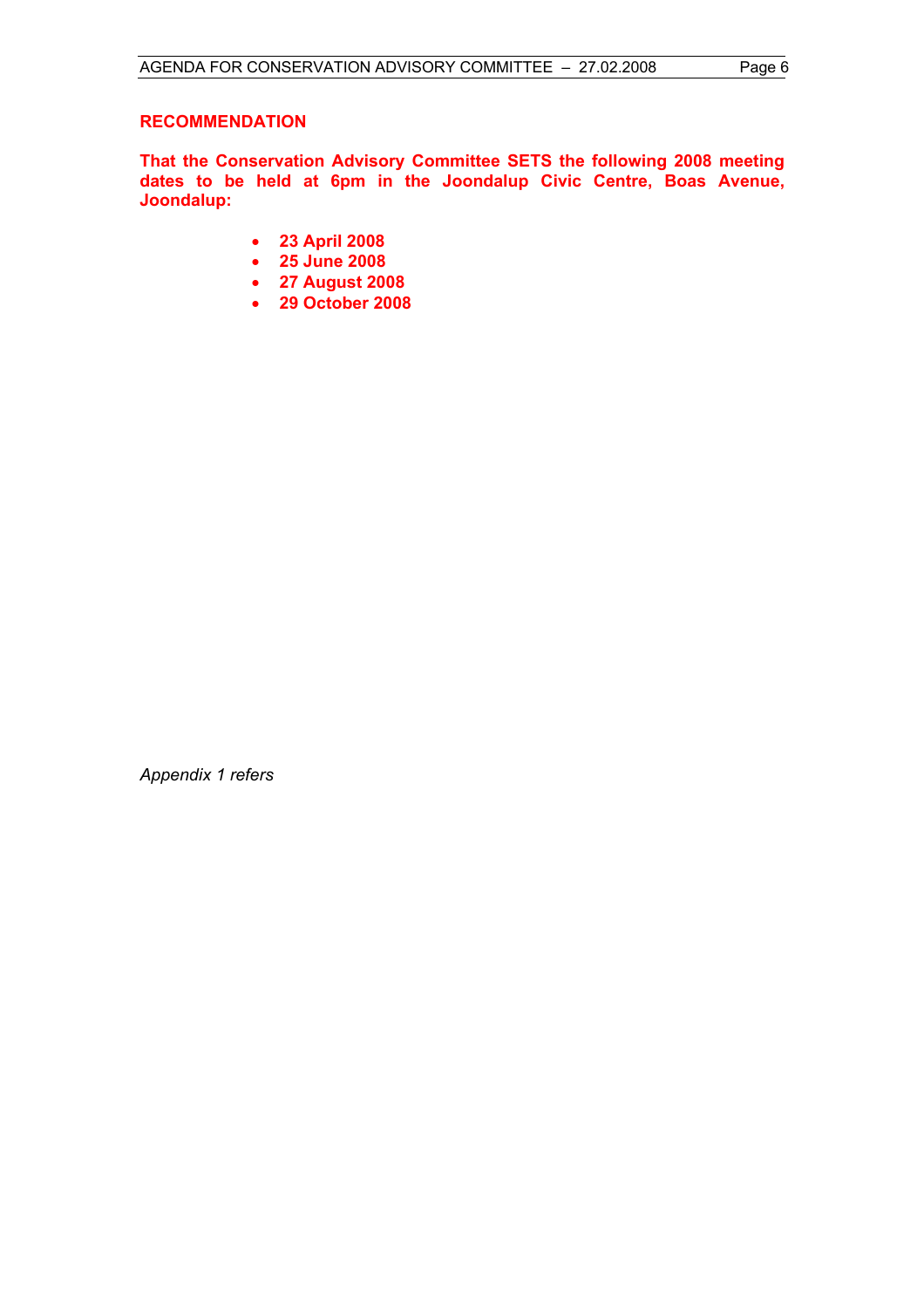# **ITEM 2 CONSERVATION ADVISORY COMMITTEE: OVERVIEW OF NATURAL AND CONSERVATION AREAS MANAGED BY THE CITY**

**WARD:** All

**RESPONSIBLE** Mr Mike Archer **DIRECTOR:** Acting Director Infrastructure Services

#### **PURPOSE/EXECUTIVE SUMMARY**

To provide an overview of natural and conservation areas managed by the City to the Conservation Advisory Committee.

The appointment of new members including both Elected Members and Community Representatives to this Committee presents an opportunity to provide this overview.

#### **BACKGROUND**

The City manages over 500 hectares of natural areas. This includes wetlands, bushland and coastal vegetation, and which are contained in over 100 reserves.

The protection and care of the City's natural areas is enshrined within its Strategic Plan and is reflected in an increase in both capital and maintenance expenditure on natural areas over the previous seven years.

On-ground management in natural areas is undertaken using a combination of City employees, contract bush regeneration teams, offenders serving community work orders and community volunteers.

Community participation in natural area management within the City has been very active in recent years, both in on-ground work through volunteers and in the strategic area with local environment groups actively participating in the compilation of the Joondalup Coastal Foreshore Natural Areas Management Plan. These groups have also contributed to a range of bushland management plans, as well as providing valuable assistance with on-ground work such as planting native species.

There are 11 active bushland friends groups operating within the City as well as the Joondalup Community Coast Care Forum, which is an umbrella group consisting of ratepayer organisations, environmental groups and individual community members with an interest in coastal issues.

The Conservation Advisory Committee (CAC) is a Council committee consisting of representatives from the Bushland Friends Groups, Elected Members and members of the community with specialised knowledge of conservation and biodiversity. All reports go via the Chief Executive Officer to the Council on issues related to conservation and biodiversity.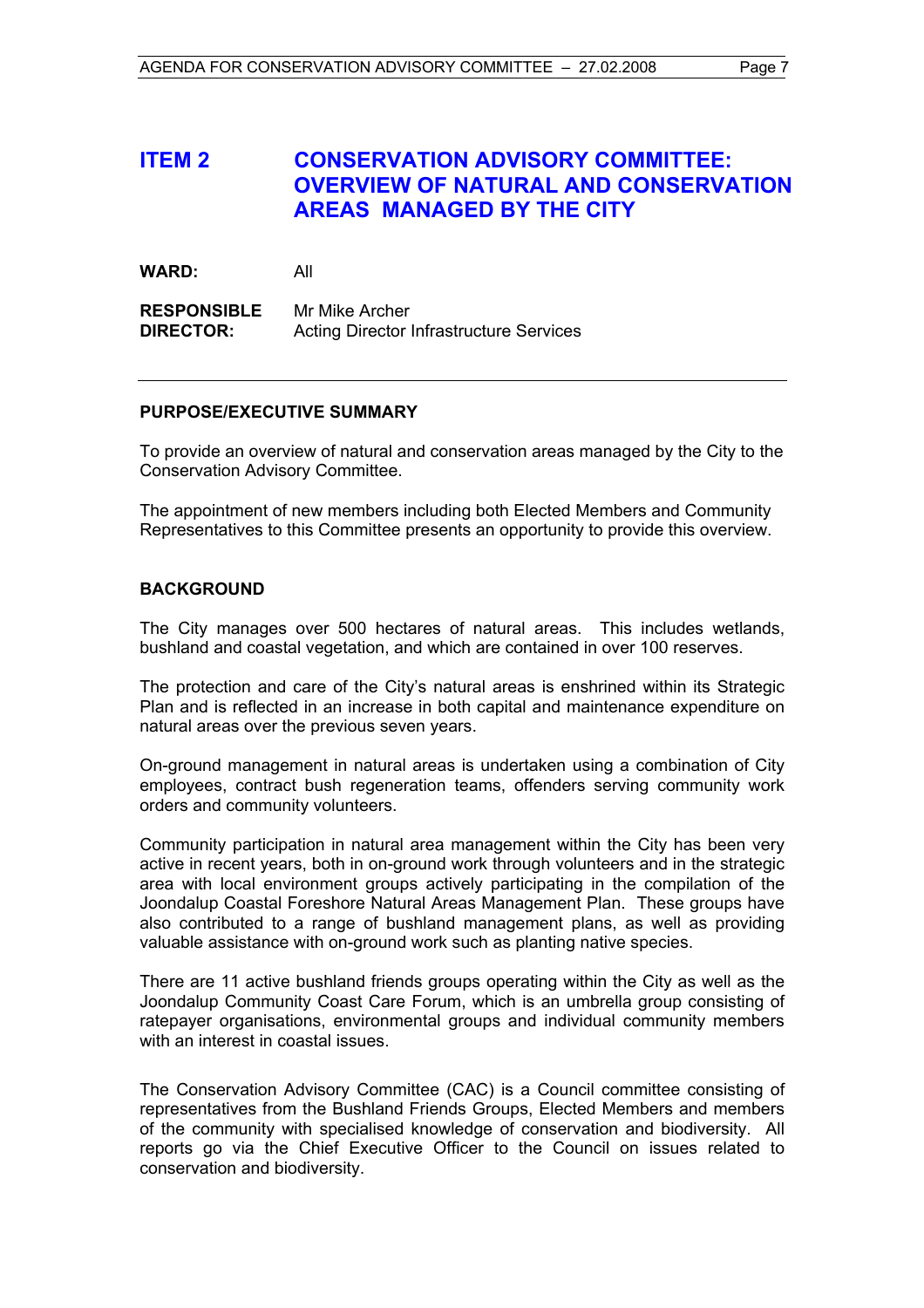In recent years, the City has been very proactive in the conservation and environmental area and in 2002 was a finalist in the prestigious WA Environmental Awards. The City went on to win in 2003 in the Coastal Management category and in 2004 was successful in winning the Bushland category.

In 2005 the City was also a finalist in the prestigious Banksia and World Environmental Day Awards for leadership in environmental management. The City has also recently achieved Milestone 5 in the Perth Biodiversity Project for the City's achievements in protecting local biodiversity.

The City was also successful in winning the 2005 WA Coastal Awards for excellence in coastal foreshore management work.

Essentially, all these awards recognise the integrated approach involving volunteers groups, participating schools, work for the dole schemes, a long term association with the Justice Department's community offenders program and the Joondalup Community Coast Care Forum.

# **DETAILS**

One of the major challenges for the City continues to be balancing the infrastructure requirements of the newly developed areas with the management and renewal of the older areas, and to strengthen our commitment in the environmental and conservation areas in preserving one of the City's major attractions being its natural areas.

In the past the approach was to utilise volunteers, contractors, work for the dole schemes and corrective services labour to undertake regeneration and maintenance works. The City has now established in-house natural areas work teams in addition to the natural areas supervisor position, which was established in 2004.

Since its inception, the City has come a long way to achieving a strategic focus in relation to conservation and environmental matters. This is evident in the management plans that have been developed as well as the work currently being undertaken in developing an overall local biodiversity management plan.

The way forward would appear to be to consolidate the City's commitment in ensuring sufficient capacity exists to deliver on the strategies. The next paradigm shift is to determine what opportunities exist in the areas of eco-tourism which will promote the significant areas of natural bushland within the City.

# **Issues and options considered:**

Not Applicable.

# **Link to Strategic Plan:**

- Caring for the Environment
- Maintain and protect natural assets to retain biodiversity.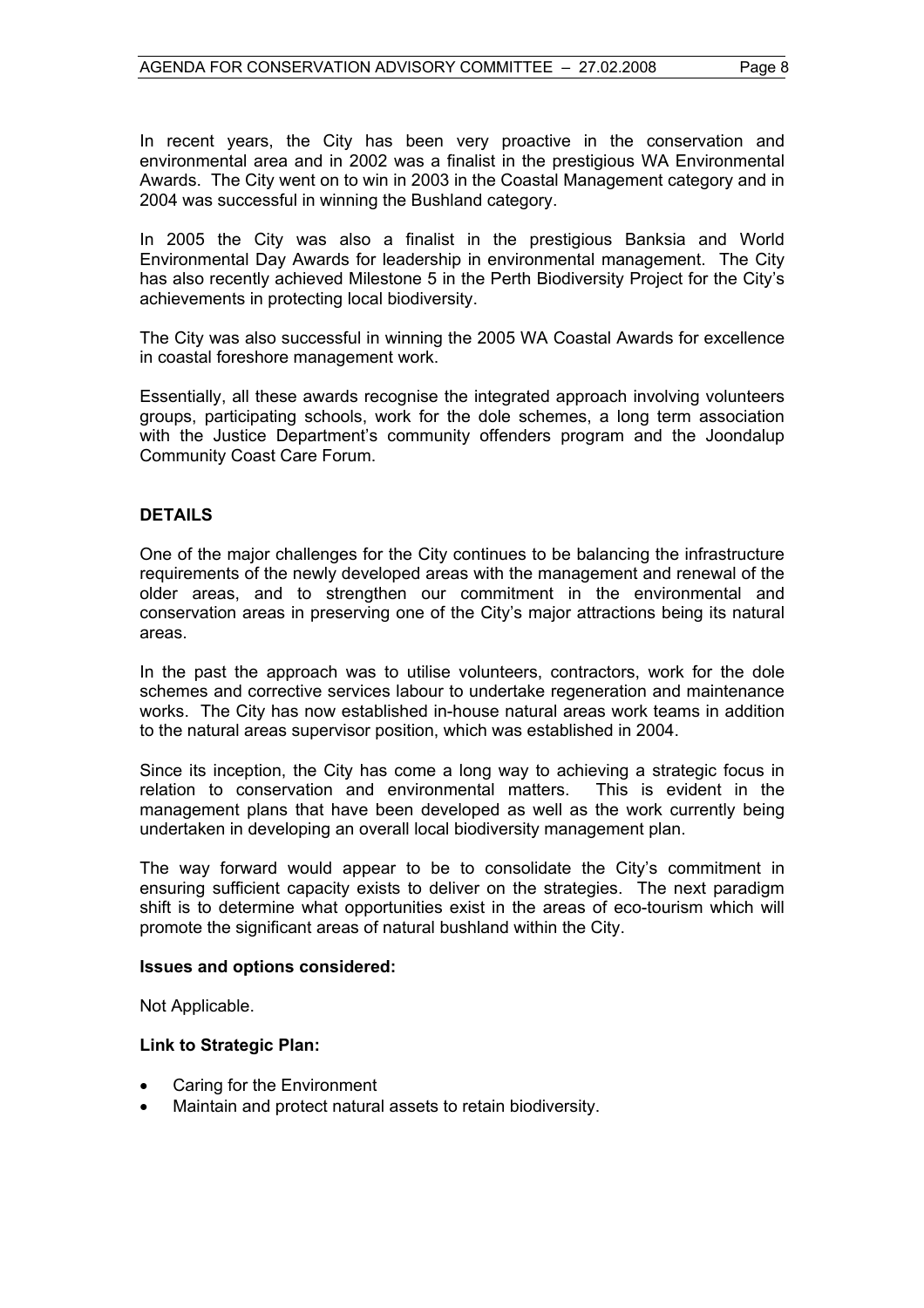### **Legislation – Statutory Provisions:**

The Local Government Act 1995 allows the Council to establish committees to assist it with decision making.

The Conservation Advisory Committee has been established in accordance with the legislation, with clear and concise terms of reference and no delegated powers.

#### **Risk Management considerations:**

Not Applicable.

#### **Financial/Budget Implications:**

Not Applicable.

#### **Policy Implications:**

Not Applicable.

#### **Regional Significance:**

Not Applicable.

#### **Sustainability Implications:**

The establishment of the CAC is to assist Council in dealing with strategic input on issues relating to conservation and management of the City's natural biodiversity.

#### **Consultation:**

Not Applicable.

#### **COMMENT**

Not Applicable.

#### **ATTACHMENTS**

| Attachment 1 | Reserves that contain bushland managed by the City of |
|--------------|-------------------------------------------------------|
|              | Joondalup                                             |

#### **VOTING REQUIREMENTS**

Simple Majority.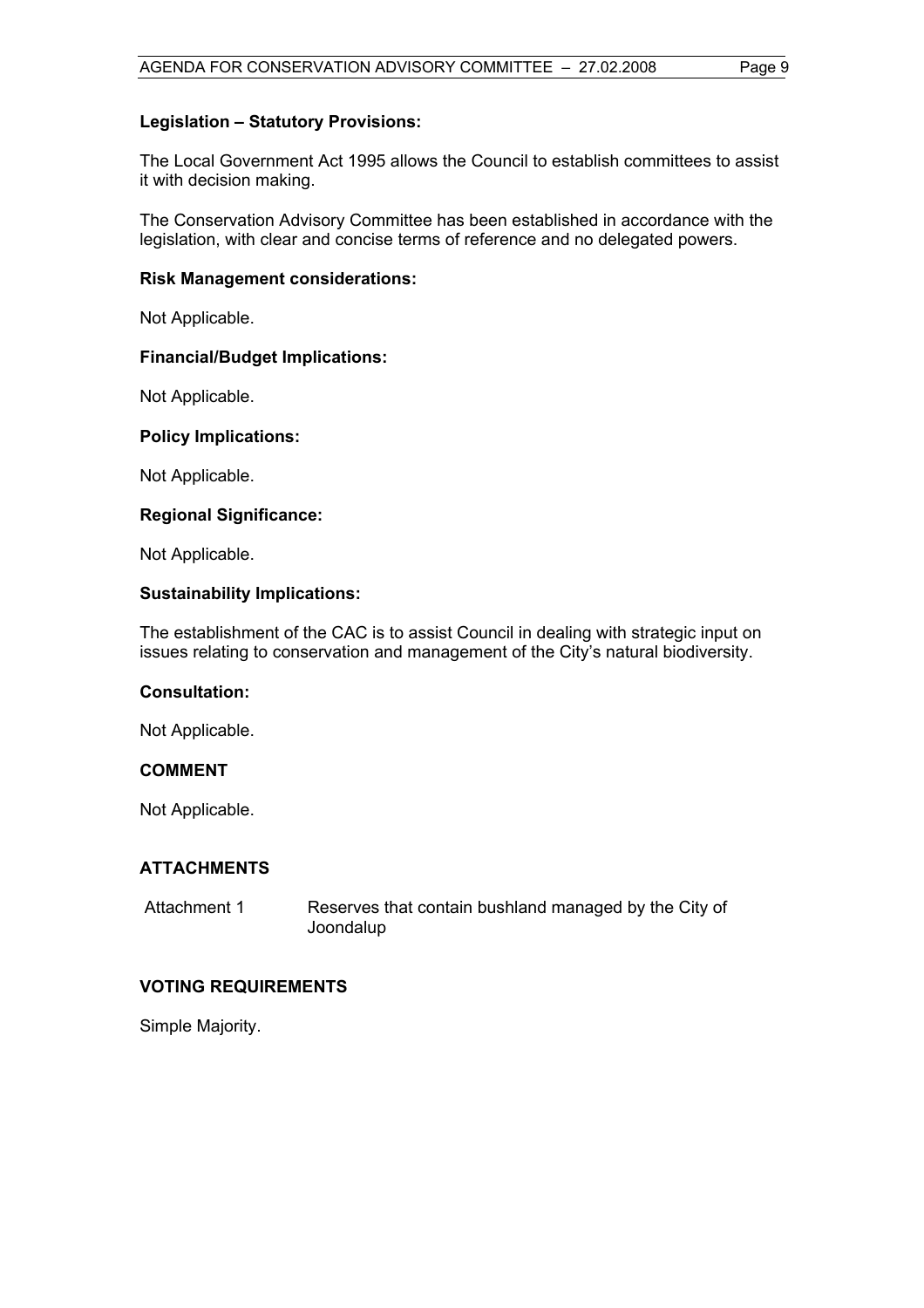### **RECOMMENDATION**

**The Conservation Advisory Committee NOTES the report "Overview of Natural and Conservation Areas managed by the City" forming Attachment 1 to this Report.** 

*Appendix 2 refers*